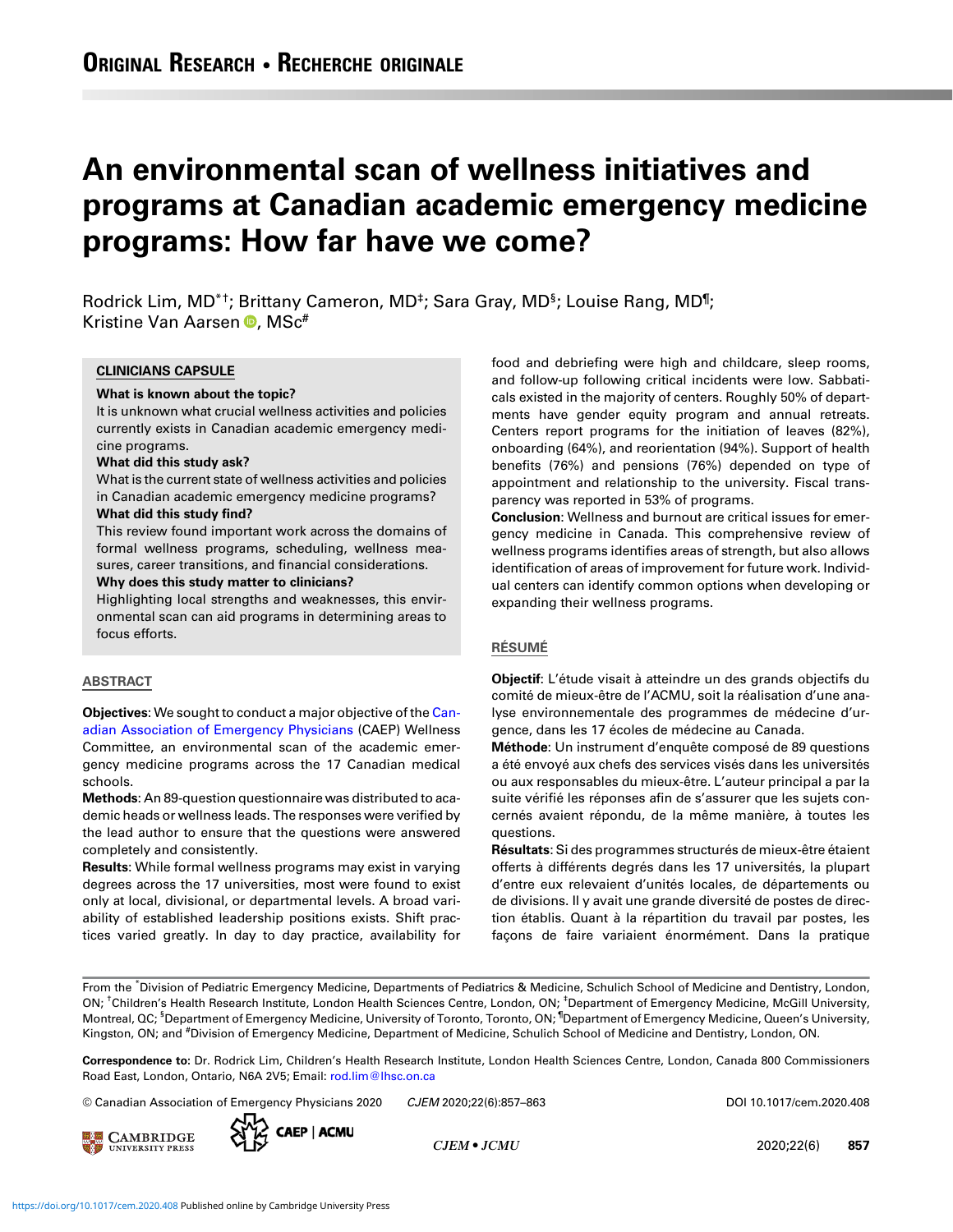quotidienne, l'offre était bonne en ce qui concerne la nourriture et les séances de verbalisation, mais il en allait autrement pour les services de garde d'enfants, les chambres et le processus de suivi du personnel après un événement grave. Dans la majorité des centres, le personnel pouvait profiter de congés sabbatiques. Des programmes d'équité entre les sexes avaient été mis sur pied dans environ 50% des départements et des séances de réflexion étaient tenues annuellement. Les responsables des centres ont aussi fait état de programmes de départs en congé (82%), d'accueil et d'intégration (64%) ainsi que de réorientation (94%). Quant aux prestations de maladie (76%) et aux caisses de retraite (76%), elles dépendaient du type d'engagement et des liens avec l'établissement universitaire. Enfin, une politique de transparence fiscale avait été établie dans 53% des programmes. Conclusion: Le mieux-être et l'épuisement professionnel constituent des problèmes d'une importance cruciale en médecine d'urgence au Canada. L'enquête générale sur les programmes de mieux-être a permis de faire ressortir les bons points, mais aussi de mettre en lumière des éléments susceptibles d'amélioration à l'avenir. Chacun des centres pourra envisager différentes possibilités courantes lorsque viendra le temps d'élargir ou de mettre sur pied des programmes de mieux-être.

Keywords: Physician wellness, administration

## INTRODUCTION

Fostering a culture of wellness in emergency medicine (EM) is a critical component to the delivery of highquality clinical care. Wellness is an important protective factor that reduces physician burnout. In EM, where rates of burnout rank among the highest of all medical specialties, this is sorely needed.<sup>[1](#page-5-0)–[3](#page-5-0)</sup>

Burnout is indiscriminate, impacting staff physicians, residents, medical students, patients, and hospitals.<sup>4-[6](#page-5-0)</sup> Specifically, burnout is associated with increased rates of depression, substance use, and suicidal ideation among physicians and residents. $4,7-9$  $4,7-9$  $4,7-9$  Doctors and residents with burnout have higher rates of  $error<sup>4,6–8,10</sup>$  $error<sup>4,6–8,10</sup>$  $error<sup>4,6–8,10</sup>$  $error<sup>4,6–8,10</sup>$  $error<sup>4,6–8,10</sup>$ and lower patient satisfaction.<sup>[6](#page-5-0)</sup> Burnout and stress also impact the ability to perform challenging procedures.<sup>6</sup> Finally, burnout increases physician turnover and absenteeism, lowers productivity, and increases desire to leave practice.<sup> $6-8,11$  $6-8,11$  $6-8,11$ </sup> At hospital and systems levels, these factors have important implications on the overall functioning of the workforce. A recent systematic review and meta-analysis indicates that both individual-focused and structural/organizational strategies can result in clinically meaningful reductions in burnout among physicians.<sup>12</sup>

The Canadian Association of Emergency Physicians (CAEP) Wellness Committee was formed in 2018 to advocate and promote personal and professional wellbeing in EM across Canada. In keeping with the Section mission surrounding physician and resident wellness, an environmental scan survey was conducted to establish a greater understanding of wellness activities and policies in Canadian academic EM programs. Academic sites were chosen as the initial area of focus as a proxy for broader functioning and for the impact these programs have upon the wellness of future physicians. Highlighting local strengths and weaknesses, this environmental scan serves as a pulse check on the status of wellness activities in academic EM departments across Canada. In addition, this scan forms the foundation for planning future wellness initiatives to address gaps in wellness programming nationally.

## **METHODS**

An 89-question questionnaire was developed with a focus on the following themes related to wellness in EM: formal wellness programs and leadership opportunities, shift scheduling, daily and long-term wellness measures, career transitions, and financial considerations (online Supplemental Appendix). The development and design of survey questions was based on consensus among wellness leads. The questionnaire used a combination of questions including yes/no and numerical responses as well as areas to provide free-text clarification. The questionnaire was reviewed and pilot tested among members of the CAEP Wellness Committee Executive, and revised for clarity. The final questionnaire was distributed by means of email to designated department/division heads and/or clinician wellness leads (or equivalent program directors) across 17 academic programs in Canada. Nonresponding programs were contacted by the lead author (R.L.) per ethics protocol to confirm correct contact information, and to discuss/confirm the most appropriate individual to provide information if open to participation. The lead author (R.L.) contacted each individual site as required to review data with each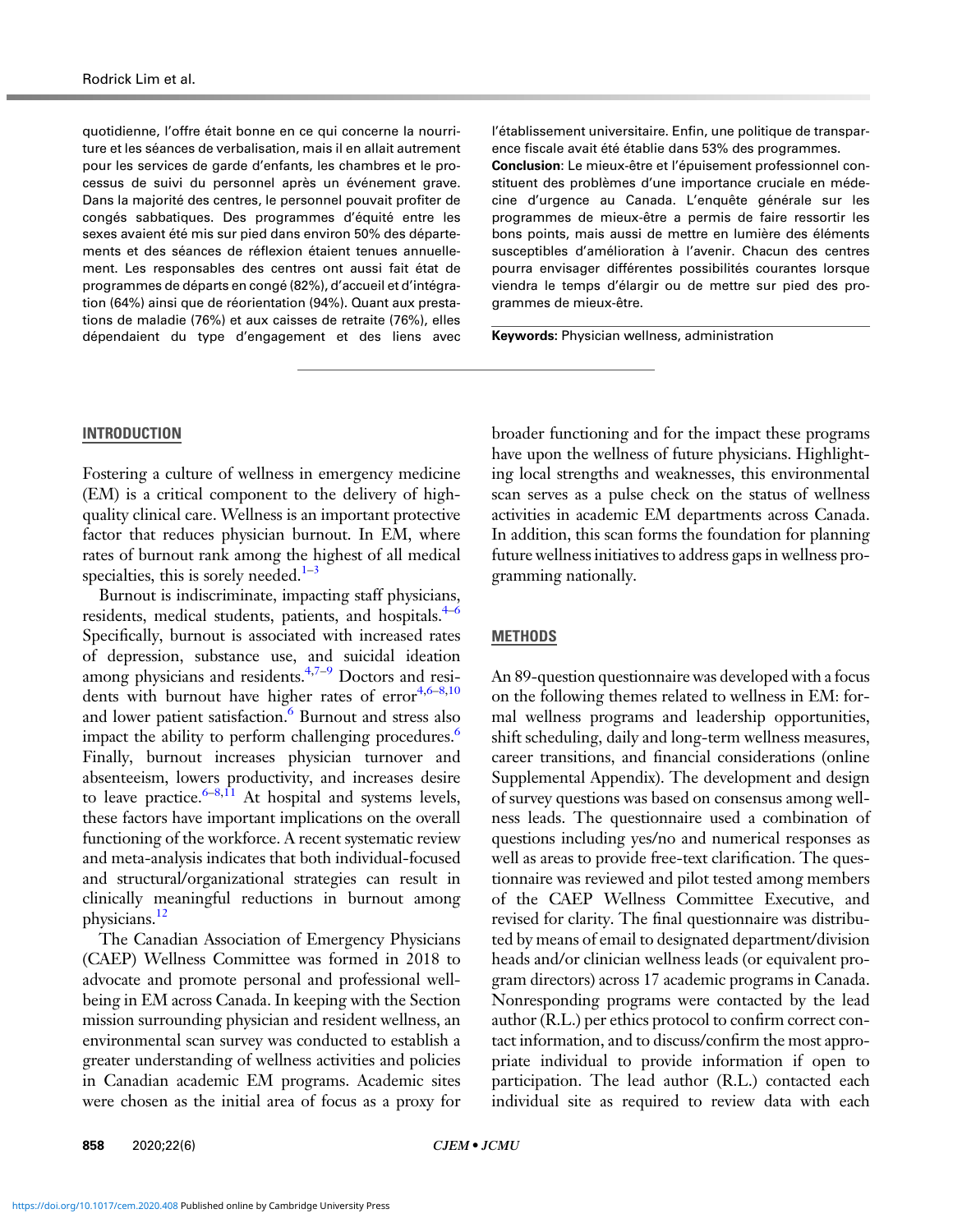wellness lead (or equivalent) in a series of telephone discussions where discrepancies existed, to ensure all questions were clearly answered. A variable response could be recorded by the responder. In academic centers where the survey was distributed to multiple hospitals due to size of program, answers that were discrepant (i.e., three hospitals said yes, two said no) a variable response was selected for the overall academic center. Data were entered into a Microsoft Excel® 2011 (Microsoft Corp., Redmond, WA) spreadsheet for analysis. Descriptive statistics including proportions, means, medians, and ranges were calculated. Data collection was complete.

## RESULTS

While formal wellness programs may exist in varying degrees across the 17 universities, most initiatives were found to exist only at local divisional or departmental levels. Only 37% of programs currently track physician wellness in any manner, primarily at the division level. Only 12% of all programs track wellness regularly and in a formal manner. There is a broad variability of established leadership positions that have been reserved for Physician wellness, existing across many levels (Table 1). Please note, academic programs were said to be variable in a selection if either some but not all hospitals within an academic center had a program, or within a hospital, some but not all consultants had a benefit based on their academic status.

Shift work in EM affects provider well-being as it disrupts circadian rhythms.<sup>13</sup> Shift characteristics were found to vary tremendously across the 17 academic institutions. While most programs tried to account for circadian rhythms in shift scheduling, 7 of 17 (41%) did not do so. Despite this, there were many initiatives that appeared to meet not only the individual needs of doctors, but tried various techniques, such as casino shifting, and varying shift lengths (Table 2).

In terms of specific factors and programming related to the promotion of daily wellness, areas that had the greatest consistency of availability were food (59%), and any form of debriefing process after critical incidents (41%) Access to childcare, sleep rooms, and formal policies to follow-up with staff following critical incidents was found to be the most limited ([Table 3\)](#page-3-0). In regard to long-term wellness initiatives, 10 of 17 (59%) provide some form of sabbatical or extended vacation program,

| programs/leadership ( $N = 17$ )                                                                                                                                                 |     |                |           |  |
|----------------------------------------------------------------------------------------------------------------------------------------------------------------------------------|-----|----------------|-----------|--|
|                                                                                                                                                                                  | Yes | N <sub>o</sub> | Variable* |  |
| Tracking of physician wellness:                                                                                                                                                  |     |                |           |  |
| Overall %                                                                                                                                                                        | 6   | 71             | 23        |  |
| University %                                                                                                                                                                     | 6   | 94             |           |  |
| Hospital %                                                                                                                                                                       | 12  | 88             |           |  |
| Department/division %                                                                                                                                                            | 24  | 76             |           |  |
| Position in charge of physician wellness                                                                                                                                         |     |                |           |  |
| University %                                                                                                                                                                     | 47  | 53             |           |  |
| Hospital %                                                                                                                                                                       | 29  | 71             |           |  |
| Department/division %                                                                                                                                                            | 41  | 59             |           |  |
| If yes, department/division position have                                                                                                                                        | 71  | 29             |           |  |
| protected time or stipend %                                                                                                                                                      |     |                |           |  |
| Counselling availability:                                                                                                                                                        |     |                |           |  |
| University %                                                                                                                                                                     | 59  | 41             |           |  |
| Hospital %                                                                                                                                                                       | 47  | 47             | 6         |  |
| Mentorship:                                                                                                                                                                      |     |                |           |  |
| Do you have a mentorship program %                                                                                                                                               | 29  | 41             | 30        |  |
| Miscellaneous:                                                                                                                                                                   |     |                |           |  |
| Does your hospital of employment provide                                                                                                                                         | 0   | 71             | 29        |  |
| any funding for physician wellness                                                                                                                                               |     |                |           |  |
| initiatives %                                                                                                                                                                    |     |                |           |  |
| * Variable = either some but not all hospitals within an academic center had program, or<br>within a hospital some but not all consultants had benefit based on academic status. |     |                |           |  |

Table 1. Environmental survey responses regarding formal

of which the majority are voluntary. Roughly 50% of departments reported having some form of gender equity program, and annual retreats [\(Table 4\)](#page-3-0). Transitions are known to cause some the greatest periods of stress for physicians during their career.

In regard to easing transitions, many programs have developed programs for the initiation of leaves (82%), or onboarding (64%). There is a significant amount of

| Table 2. Environmental survey responses regarding Shift<br>Characteristics $(N = 17)$ |       |     |                 |
|---------------------------------------------------------------------------------------|-------|-----|-----------------|
|                                                                                       | Yes   | No. | Variable        |
| Shifts:                                                                               |       |     |                 |
| Scheduled to follow circadian rhythm %                                                | 29    | 24  | 47              |
| Flexible enough to accommodate<br>individual needs %                                  | 59    | 12  | 29              |
| Second-call policy %                                                                  | 65    | 35  |                 |
|                                                                                       | Full  |     | Casino Variable |
| What is the structure of your night<br>shifts %                                       | 59    | 29  | 12              |
|                                                                                       | Mean  | Min | Max             |
| # per month is full-time                                                              | 13.25 | 10  | 16              |
| How many hours is the typical night shift                                             | 73    | 5   | 10              |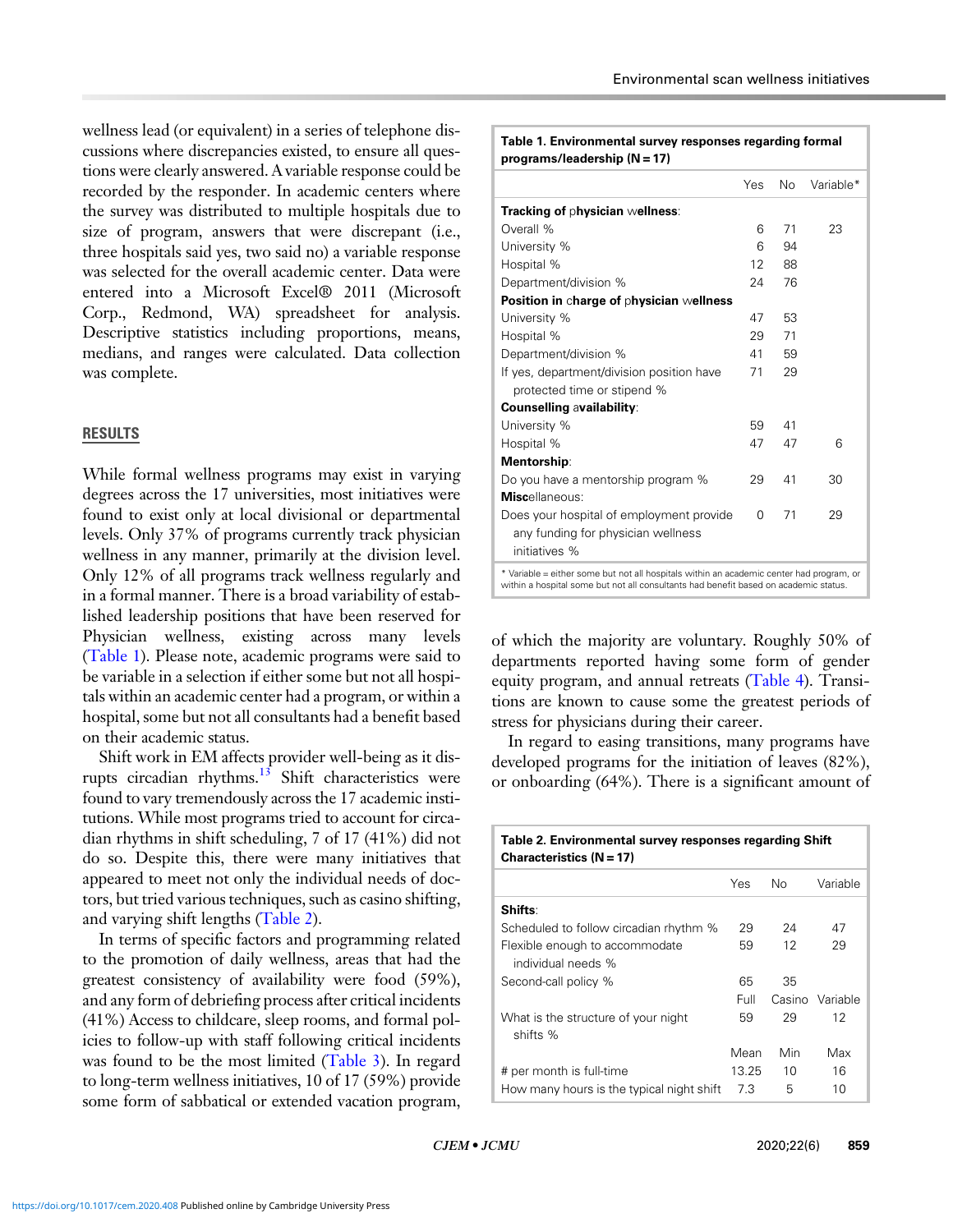## <span id="page-3-0"></span>Table 3. Environmental survey responses regarding programs for daily wellness  $(N = 17)$

|                                                                                                                             | <b>Yes</b> | No  | Variable |
|-----------------------------------------------------------------------------------------------------------------------------|------------|-----|----------|
| <b>Exercise facility or discount:</b>                                                                                       |            |     |          |
| By hospital of employment %                                                                                                 | 29         | 59  | 12       |
| By department/division %                                                                                                    | 18         | 18  | 64       |
| Food:                                                                                                                       |            |     |          |
| Free supplied by hospital of employment %                                                                                   | 0          | 100 |          |
| By department/division %                                                                                                    | 12         | 82  | 6        |
| Available for staff in your hospital 24 hours a                                                                             | 59         | 41  |          |
| day, 7 days a week, 365 days of the year %                                                                                  |            |     |          |
| Childcare:                                                                                                                  |            |     |          |
| By hospital of employment %                                                                                                 | 6          | 82  | 12       |
| By department/division %                                                                                                    | $\Omega$   | 100 |          |
| <b>Miscellaneous:</b>                                                                                                       |            |     |          |
| Provide a location for physicians to                                                                                        | 12         | 53  | 35       |
| breastfeed %                                                                                                                |            |     |          |
| Provide sleep rooms for staff after call/night<br>shifts %                                                                  | 18         | 53  | 29       |
| Debriefing policy/process, after critical<br>incidents %                                                                    | 41         | 24  | 35       |
| Policy/process to follow-up with physician<br>staff after critical incidents, to ensure their<br>psychological well-being % | 12         | 65  | 23       |

reorientation programming for clinicians returning from leave (94%) but almost all cite variable development of these programs (Table 5).

| Table 4. Environmental survey responses regarding programs<br>for long-term wellness $(N = 17)$ |          |    |          |
|-------------------------------------------------------------------------------------------------|----------|----|----------|
|                                                                                                 | Yes      | No | Variable |
| Sabbatical / extended vacation:                                                                 |          |    |          |
| Sabbatical or extended vacation (>3 weeks) %                                                    | 35       | 41 | 24       |
| Is it voluntary ( $N = 6$ ) %                                                                   | 83       | 17 |          |
| Is it paid ( $N = 6$ ) %                                                                        | 50       | 50 |          |
| Gender equity:                                                                                  |          |    |          |
| Does your department/division have a                                                            | 12       | 53 | 35       |
| program to promote gender equity %                                                              |          |    |          |
| If yes, is it <b>formal or informal (N</b> = 2) %                                               | 100      |    |          |
| If yes, is it voluntary or mandatory                                                            | 50       | 50 |          |
| $(N = 2)$ %                                                                                     |          |    |          |
| Other events:                                                                                   |          |    |          |
| Do you have an annual retreat %                                                                 | 59       | 41 |          |
|                                                                                                 | Mean Min |    | Max      |
| # of department/division wellness rounds/                                                       | 2        | U  | 6        |
| seminars over the past year                                                                     |          |    |          |
| # of department/division social events for                                                      | 3.5      | 1  | 8        |
| physician staff in the past year                                                                |          |    |          |

Table 5. Environmental survey responses regarding programs for easing transition  $(N = 17)$ 

|                                                                                                                           | Yes  | No. | Variable |
|---------------------------------------------------------------------------------------------------------------------------|------|-----|----------|
| Department/division have a:                                                                                               |      |     |          |
| Onboarding or orientation program for new<br>consultants %                                                                | 35   | 35  | 30       |
| Transition to practice program for new<br>consultants %                                                                   | 35   | 47  | 18       |
| Reorientation for consultants returning from<br>leave %                                                                   | 6    | 6   | 88       |
| Assistance to families/spouses in locating<br>housing/schools for new attending<br>hires %                                | 6    | 53  | 41       |
| Department/division policies for:                                                                                         |      |     |          |
| Leaves for consultants (health, parental,<br>grieving etc.) %                                                             | 41   | 18  | 41       |
| Consultants returning from prolonged<br>leave %                                                                           | 24   | 70  | 6        |
| Consultants toward the end of their<br>careers? (e.g., no night shifts after<br>age 55) %                                 | 59   | 23  | 18       |
|                                                                                                                           | Mean | Min | Max      |
| What percentage of your staff have taken a<br>personal or medical leave (excluding<br>parental leave) in the past year? % | 11.5 | 1   | 22       |

In regard to financial programs, many divisions cite variable support of health benefits (76%) and pensions (76%), with several depending on type of appointment and relationship to the university. There are some programs (53%) showing fiscal transparency (Table 6).

| Table 6. Environmental survey responses regarding financial<br>setup / benefits ( $N = 17$ ) |      |     |          |
|----------------------------------------------------------------------------------------------|------|-----|----------|
|                                                                                              | Yes. | No. | Variable |
| Health benefits provided by:                                                                 |      |     |          |
| University %                                                                                 | 12   | 47  | 41       |
| Hospital of employment %                                                                     | 6    | 94  |          |
| Department/division %                                                                        | 0    | 18  | 82       |
| Pension provided by:                                                                         |      |     |          |
| University %                                                                                 | 18   | 53  | 29       |
| Hospital of employment %                                                                     | 12   | 88  |          |
| Department/division %                                                                        | 0    | 18  | 82       |
| Department/division have financial:                                                          |      |     |          |
| Program where physicians payment is<br>known and published to the group %                    | 24   | 47  | 29       |
| Have to negotiation of salary when new<br>consultant starts %                                | 6    | 70  | 24       |

860 2020;22(6) CJEM • JCMU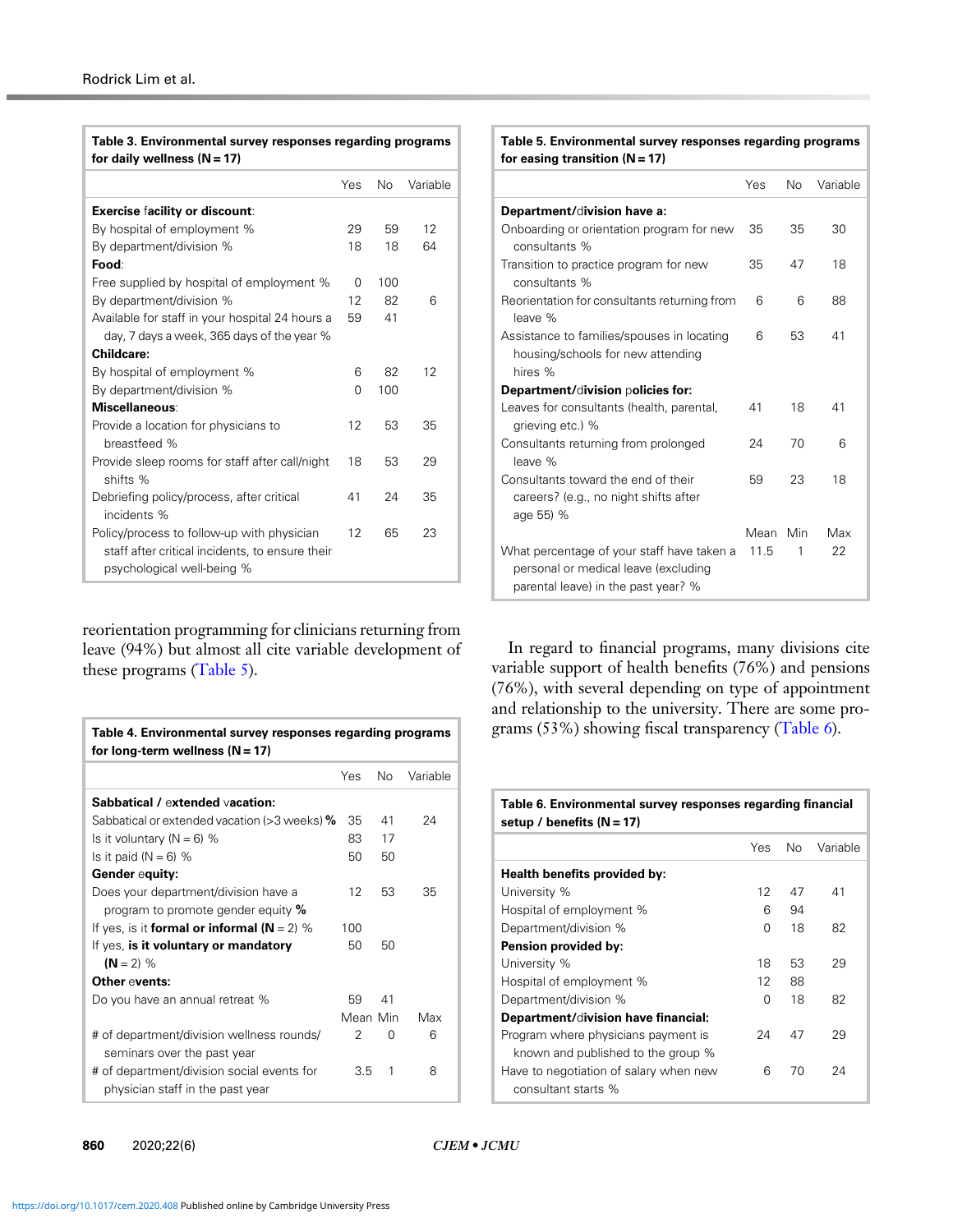# **DISCUSSION**

This report is the first comprehensive review of wellness activities and programs within Canadian academic EM centers. Significant activity was found across all of the evaluated domains, including formal wellness programs and leadership opportunities, shift scheduling, daily and long-term wellness measures, career transitions, and financial considerations. The most striking finding was the variability and inconsistency of wellness program availability between and within centers. This likely reflects the nature of the rapidly evolving landscape of wellness in EM. The specific example of low numbers of breastfeeding spaces and policies for returns after leaves is particularly concerning. This report would suggest that a comprehensive survey within divisions/ departments may lead to some opportunities to declare a set of minimum standards for programs to decrease variability between sites or academic versus clinical appointment.

We note three tangible positive findings that were evident from the survey. First, counselling was available at the university or hospital level in a large percentage of academic sites. This is critically important given recent research showing a large bias against seeking help among doctors surveyed by the Canadian Medical Association.<sup>14</sup> Furthermore, the College of Family Physicians and Royal College of Physicians and Surgeons of Canada's accreditation standards mandate that academic EM residency programs establish and maintain means for resident physicians to access counselling services for support with stress, burnout, or crisis.<sup>[15](#page-5-0)–[17](#page-6-0)</sup> Despite this positive finding, there remains room for improvement as four academic centers did not have either hospital or university level support. Second, 77% of academic sites have some degree of departmental policies for physicians at the end of their careers. Given the large reliance on shift work, and the difficulties with adaptation to disruptions of circadian rhythm with aging, the progressive policies that most academic centers have adapted is encouraging. This is important as overall dissatisfaction has been shown to be a significant factor underlying intention to quit and early retire-ment.<sup>18–[20](#page-6-0)</sup> Likourezos et al. reported that emergency physicians who were dissatisfied with professional autonomy were more likely to seek a new position or exit the profession.<sup>20</sup> Third, almost 60% of centers were found to hold an annual retreat. Although not much literature is available on the effect of retreats on wellness, they do provide a departmental/divisional forum for reflection and future goal setting, which is intrinsically tied to professional fulfillment and wellness.

The Institute for Healthcare Improvement introduced the Triple Aim in 2008 as a framework that describes an approach to optimizing health system performance through: (1) improving the patient experience of care (including quality and satisfaction); (2) improving the health of populations; and (3) reducing the per capita cost of health care.<sup>21</sup> Currently, many institutes now pursue the "quadruple aim" in 2014 with institutions advocating for health care team wellness as a crucial fourth aim. $^{22}$  Our survey suggests that, if this fourth aim is included in the framework, there is currently a significant gap in top-down support/structures. In fact, it is difficult to even measure the metric of wellness. In our survey, most wellness programs were at the division/ department level, not at the hospital or university level. It appears we have a long way to go before the quadruple aim can become a meaningful reality.

Our study had a 100% response rate, indicating a comprehensive assessment of Canadian academic EM programs has been achieved. The survey assessed a broad range of infrastructure consistent with career sustainability and wellness. As in prior academic scans in EM, the data obtained from this survey can be the springboard to encourage further initiatives.

There are several limitations to our study. Many wellness issues are managed at the hospital level, e.g., shifts. Due to the surveys being carried out at the medical schools and not the 60+ academic hospitals in Canada, we do not have a complete picture. The survey was based on the report of local physician champions, who are likely to be the most aware of programming and, thus, may not reflect the general awareness of all departmental/division members. In addition, wellness initiatives may stem from university, hospital, or departmental/divisional programs, and particularly so in programs with multiple sites (e.g., British Columbia). Although we delineated the source of programming, the responses best reflect the wellness champions' local situation, and it is possible that other hospitals or groups had differing initiatives that were not included here. Although we attempted to examine gender equity, this survey was not designed to examine diversity issues in general, which would be an opportunity for future research. Finally, we did not ask about the status of the local electronic medical record (EMR) system and sup-ports for physicians in this regard.<sup>[23](#page-6-0)</sup>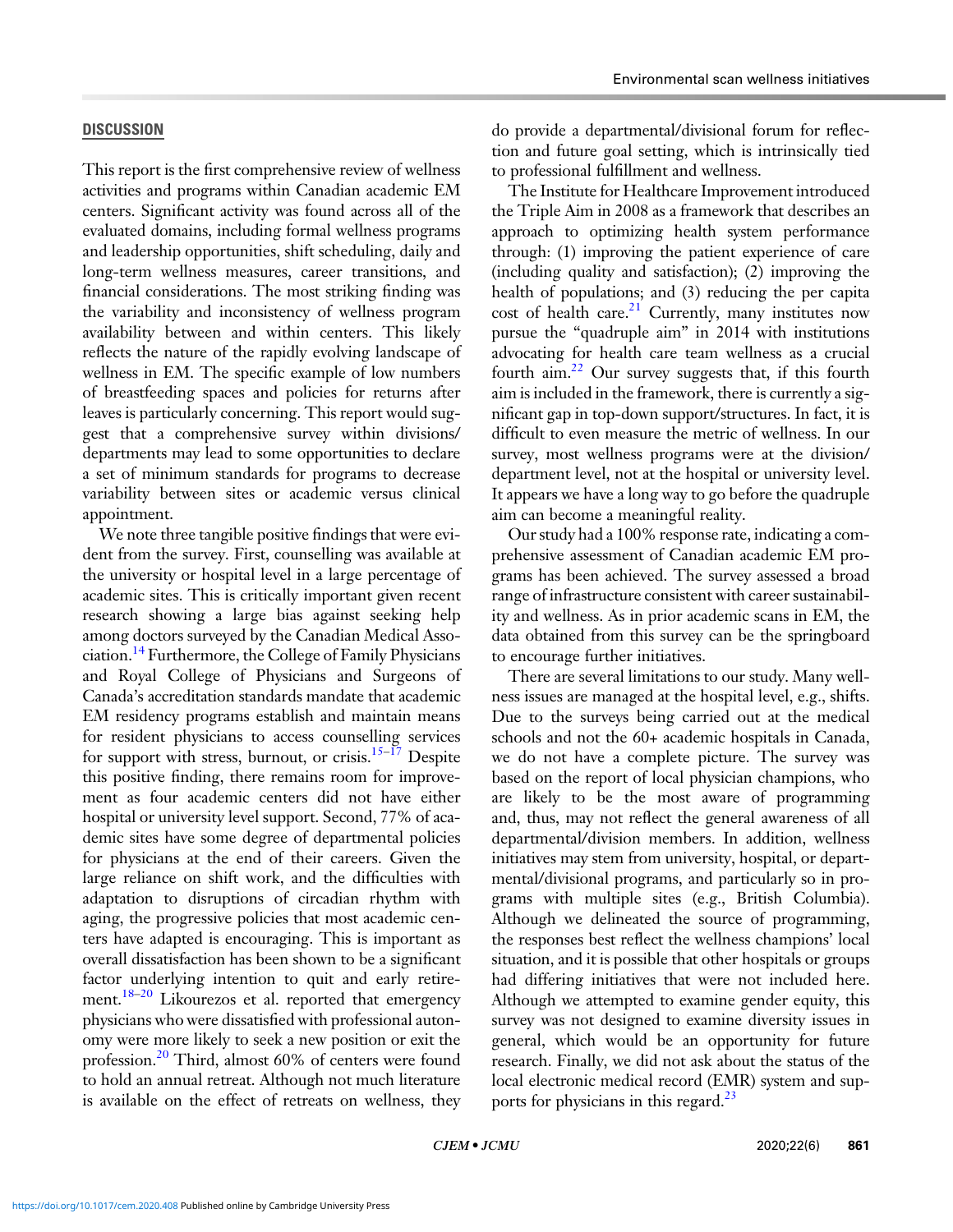<span id="page-5-0"></span>EM programs can use the results of this study as a framework to examine what systems are currently in place, determine their relative weaknesses and strengths, and set goals and priorities for development. National collaboration between EM programs to develop more comprehensive wellness programs may speed our specialty toward the Quadruple Aim goal. Our results may aid in discussions with hospitals, universities, and stakeholders to help gain support for these initiatives. The authors believe that the high priority areas for wellness initiatives are as follows: the development of a structured practice of critical incident debriefing; the provision of places to either sleep surrounding night shifts and/or spaces to breastfeed on shift; and the creation of programs to assist physicians with transitions, such as onboarding or returning to work following leave.

## **CONCLUSION**

This research provides a comprehensive review of wellness programs at academic EM sites across Canada. We highlight important work across the domains of formal wellness programs and leadership opportunities, shift scheduling, daily and long-term wellness measures, career transitions, and financial considerations. Highlighting local strengths and weaknesses, individual centers can review where they stand in comparison to survey findings, and plan and advocate for future growth of wellness programs. This may also form the foundation for establishing future wellness initiatives to address gaps in wellness programming nationally.

Supplemental material: The supplemental material for this article can be found at <https://doi.org/10.1017/cem.2020.408>.

Acknowledgments: We particularly thank Shanna Scarrow from CAEP for logistical support. In addition, we are very grateful for the cooperation of emergency medicine leaders from each university: British Columbia (Jim Christenson), Alberta (Bill Sevcik), Calgary (Eddy Lang), Saskatchewan (James Stempian, Alison Turnquest), Manitoba (Alecs Chochinov), Northern Ontario (Gary Bota,), Western (Adam Dukelow), McMaster (M. Welsford), Toronto (Anil Chopra), Queens (David Messenger), Ottawa (Guy Hebert), McGill (Marc Afilalo, Sara Ahronheim), Montreal (Nathalie Cairefon), Laval (Xavier Huppe), Sherbrooke (Eric Lachance, Martin Basaillon), Dalhousie (David Petrie, Laurel Murphy), and Memorial (Michael Parsons).

**Financial support:** This research received no specific grant from any funding agency, commercial or not-for-profit sectors. The authors have no financial relationships relevant to this article to disclose.

Competing interests: The authors have no conflicts of interest relevant to this article to disclose.

#### REFERENCES

- 1. Canadian Medical Association. CMA workforce survey 2017. 2017. Available at: [http://cma.andornot.com/en/survey](http://cma.andornot.com/en/surveydata/default.aspx)[data/default.aspx](http://cma.andornot.com/en/surveydata/default.aspx) (accessed January 18, 2020).
- 2. Shanafelt T, Boone S, Tan L, et al. Burnout and satisfaction with work-life balance among US physicians relative to the general US population. Arch Intern Med 2012;172:1377–1385.
- 3. Shanafelt TD, West CP, Sinsky C, et al. Changes in burnout and satisfaction with work-life integration in physicians and the general US working population between 2011 and 2017. Mayo Clin Proc 2019;94(9):1681–1694.
- 4. Taher A, Crawford S, Koczerginski J, Argintaru N. Position statement on resident wellness. CJEM 2018;20(5):671-684. doi: 10.1017/cem.2018.
- 5. Reith TP. Burnout in United States healthcare professionals: a narrative review. Cureus 2018:10(12):e3681. doi: 10.7759/ cureus.3681.
- 6. American Psychiatric Association. APAWellbeing Ambassador Toolkit: Physician Burnout and Depression: Challenges and Opportunities. January 2018. Available at: [https://www.](https://www.psychiatry.org/psychiatrists/practice/well-being-and-burnout/well-being-resources) [psychiatry.org/psychiatrists/practice/well-being-and-burn](https://www.psychiatry.org/psychiatrists/practice/well-being-and-burnout/well-being-resources)[out/well-being-resources](https://www.psychiatry.org/psychiatrists/practice/well-being-and-burnout/well-being-resources) (accessed November 15, 2019).
- 7. Wallace JE, Lemaire JB, Ghali WA. Physician wellness: a missing quality indicator. Lancet 2009;374(9702):1714–1721.
- 8. Patel RS, Sekhri S, Bhimanadham NN, Imran S, Hossain S. A review on strategies to manage physician burnout. Cureus 2019;11(6):e4805. doi: 10.7759/cureus.4805.
- 9. Atkinson P, Ducharme J, Campbell S. (2017). CJEM debate series: #Burnout – Burnout is inevitable in clinical emergency medicine practice. CJEM 2017;19(5):386-389. doi: 10.1017/ cem.2017.395.
- 10. Patel RS, Bachu R, Adikey A, Malik M, Shah M. Factors related to physician burnout and its consequences: a review. Behav Sci (Basel) 2018;8(11):98. doi: 10.3390/bs8110098.
- 11. Lee FJ, Stewart M, Brown JB. Stress, burnout, and strategies for reducing them. What's the situation among Canadian family physicians? Can Fam Physician 2008;54:234-235.e1-5
- 12. West CP, Dyrbye LN, Erwin PJ, Shanafelt TD. Interventions to prevent and reduce physician burnout: a systematic review and meta-analysis. Lancet 2016;388(10057):2272– 2281. doi: 10.1016/S0140-6736(16)31279-X
- 13. Frank J, Ovens H. Shiftwork and emergency medical practice. CJEM 2002;4(6):421-428. doi: 10.1017/S1481803500007934.
- 14. Simon C, McFadden T, Canadian Medical Association (CMA). National Physician Health Survey: The Process, Preliminary Data, and Future Directions 2017. Canadian Conference on Physician Health; 2017 Sep 7–9; Ottawa. Ottawa: CMA; 2017.
- 15. Taher A, Hart A, Dattani N, et al. Emergency medicine resident wellness: Lessons learned from a national survey. CJEM 2018;20(5):721–724. doi: 10.1017/cem.2018.416.
- 16. Royal College of Physicians and Surgeons of Canada. Accreditation of Residency Programs. Specific Standards of Accreditation for Residency Programs in Emergency Medicine; 2008.

862 2020;22(6) CJEM • JCMU